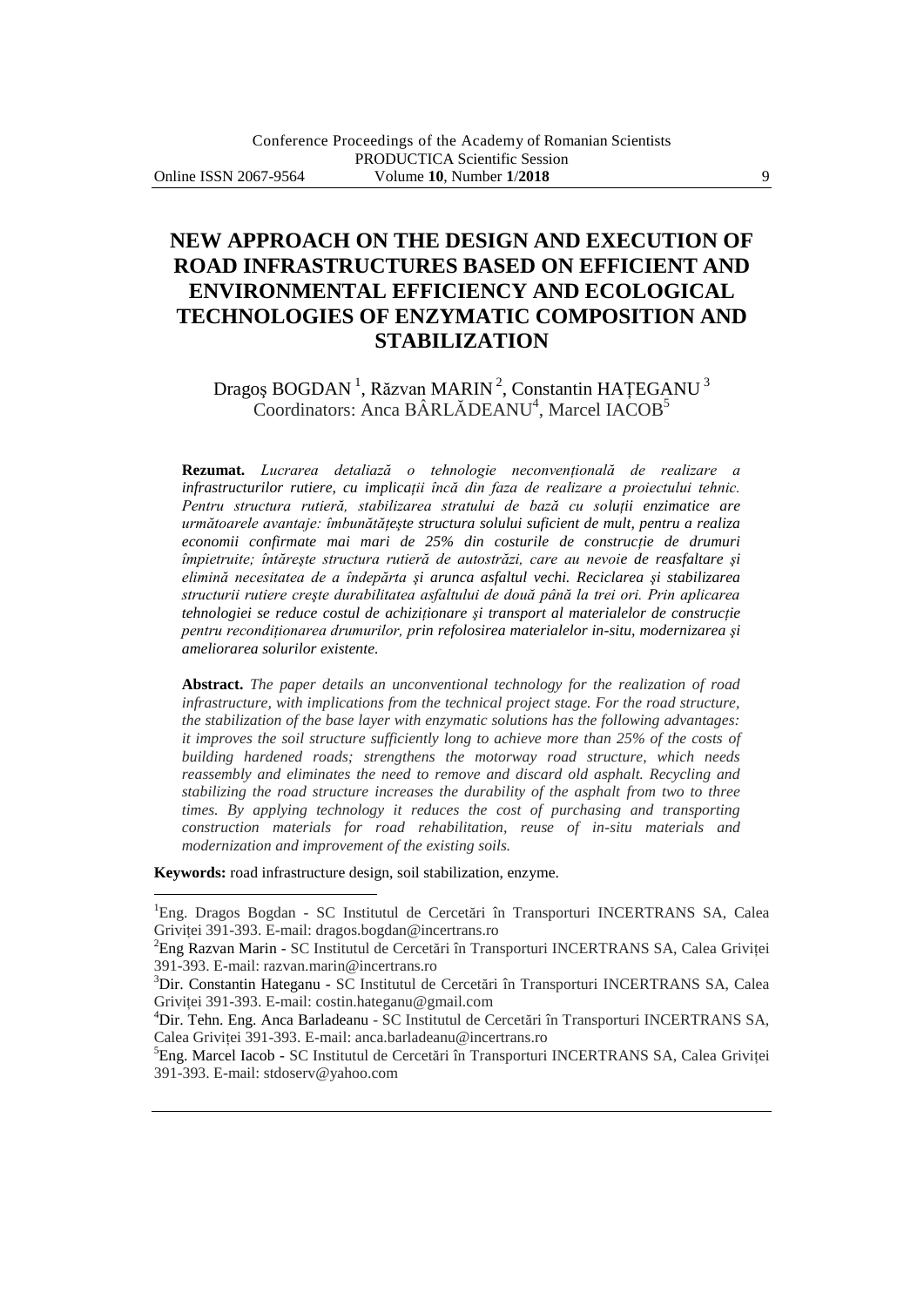The challenges of the new wave of technological innovations and new building materials have not stayed away from the area of road design/construction. If technology has been upgraded much faster to market requirements and to the needs of builders, it has come to the designers to align themselves with the new requirements and problems that have arisen in this area. This upgrading came in the first wave in the form of software that adjusts your project in real time (CIVIL 3D, WindevRO, Calderom, etc.), the second wave came from laboratories, more precisely the marketing of unconventional products - which are a true copy of nature, such as the enzyme solution PERMA-ZYME 11X. The impact of these studies made by American researchers, A.R Tolleson, E. Mahdavian, F.M Shatnawi, N.E. Harman, has revolutionized the whole area of road construction. Through this article we aim to present and make a parallel with the classic design / construction of roads.

#### **1. Road Design and Execution – Establishing the Project Management**

In order to understand the steps leading to the construction of a road, and to understand the whole project implementation system, we will make a brief review of them.

- $\triangleright$  Phase 1: Technical expertise, the Technical Solution of Road Structure (Classical Solution / Unconventional Solution with Enzymatic Solution) is established.
- Phase 2: Feasibility Study, Building Approval, and Approval Documentation, Technical Opinions - technical and economic indicators are established.
- Phase 3: Technical Project and Execution Details, Building Approval Documentation - Preparing technical documentation after which the project will be implemented.
- $\triangleright$  Phase 4: Implementation of the project.

According to the data from I.N.S. in Romania there are 86,099 km, of which 17.6% D.N., 35.1% D.J., 33.3% D.C., 0.9% Highways. Of this total 35% are land and ballast roads.

In 2010, the World Bank commissioned a report that tracked the state of the Romanian infrastructure, namely the deficit of kilometres relative to the country and population. The result was desolate, as Romania needs 1 million kilometres of road to meet the basic needs of her citizens.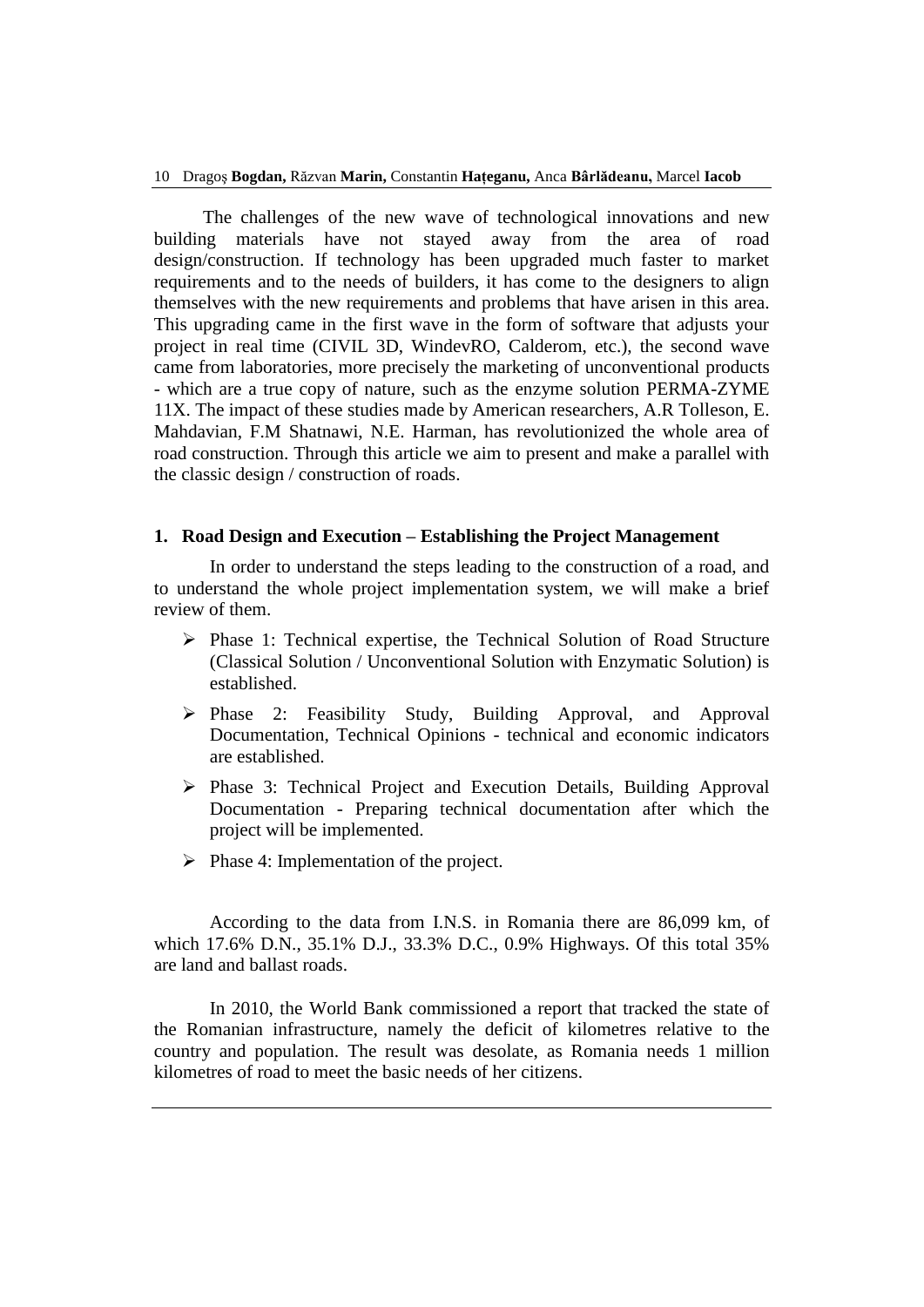From this increasingly acute need, it has been attempted to find unconventional enzyme solutions. The enzyme analyzed by this article is Permazyme 11x, which can significantly reduce this km deficit by country through large-scale deployment (connecting roads, communal roads, county, forest, streets).

#### **2. Short Presentation of Enzymatic Stabilization**

Stabilization is the method of soil improvement by adding substances of a different nature to stabilized material (for example, one cannot talk about stabilization of sand with clay). The most commonly used stabilizing method is that of using hydraulic binders.

Cement is generally more expensive, it is used only in special situations. Chalk is the most commonly used binder for stabilizing the foundation bed (platform layer) or platforms, this material also has the advantage that in the "unstained" state the moisture of the soil decreases with the need for hydration water. When the chalk is introduced into a wet earth, it ionizes and produces calcium cations that can change loads with the clay structure. The calcium cation interacts with sodium and potassium in the clay structure as chemical stabilizers change ions between them. Because calcium cation has a large size, it cannot move too much inside the clay structure; therefore, in order to obtain optimal results with this type of stabilizer, a mixture is required and considered as suitable. The high ionization energy of calcium attracts clayey molecules, releasing excess water and breaking the clay network.

The presence of chalk increases the pH value of the earth. In the case of a high pH value, the aluminium and silicon are released from the puzzolanic stabilizers and the clay structure. The thus released aluminium and silicon molecules react irreversibly with calcium ions, forming alumina calcium silicates that are similar as to properties with Portland cement. These calcium silicates have negative charges that attract ionized water dipoles and form a network of hydration bonds that strengthen the structure of the earth.

Besides the relatively high cost of the binder, the major disadvantage of stabilizing with chalk is to obtain a rigid structure that once destroyed can no longer self-repair. Hydraulic binders improve the structural cohesion of the material over the ionic one, although the material finally obtained has a particularly high load bearing capacity.

It can be concluded from that the stabilization with hydraulic binders is the ideal solution for upper class roads, where there is a cement or asphalt cement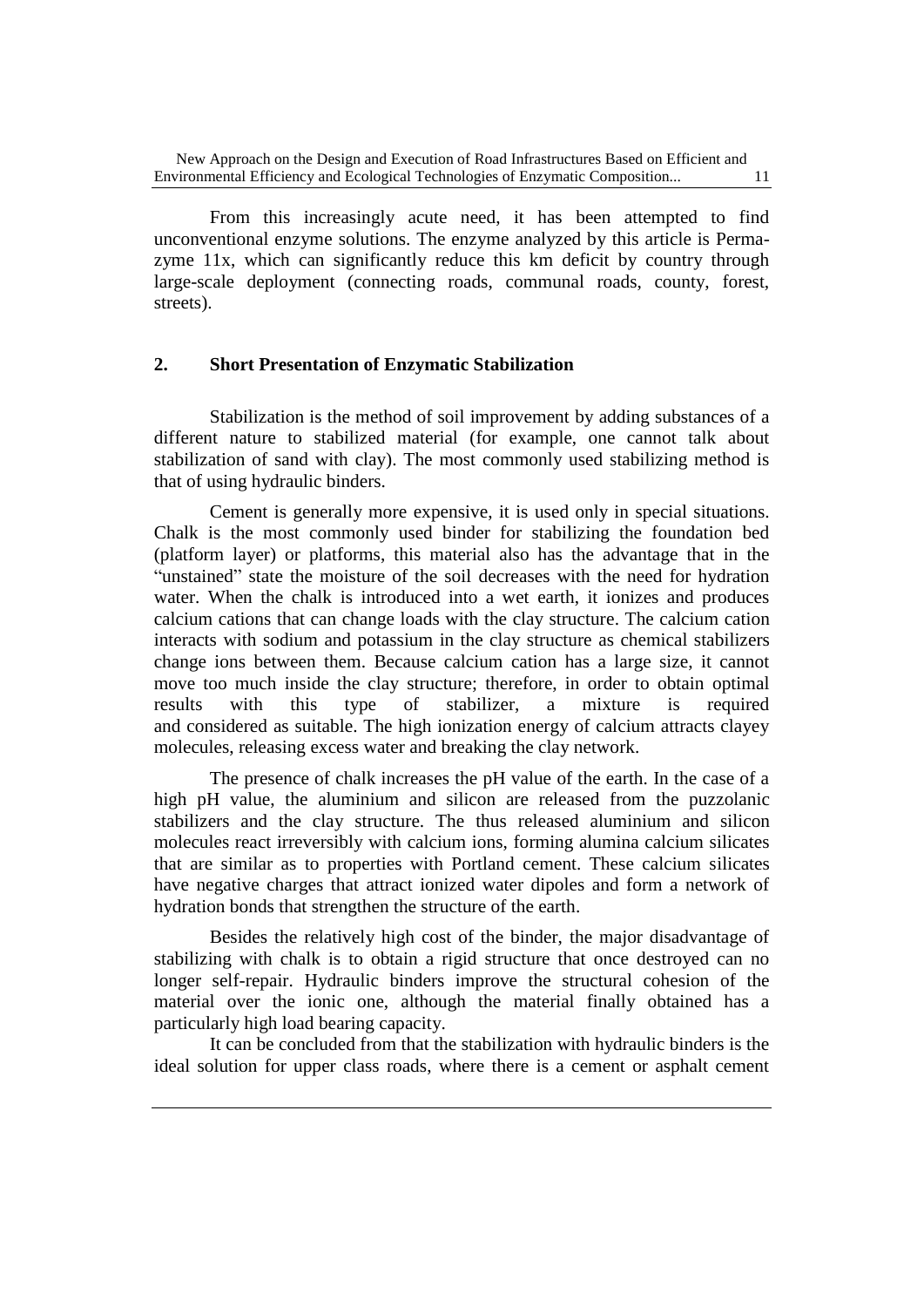superstructure over the mould layer, while for communal roads the solution is inadequate from the point of view of both time and price behaviours.

For operational and communal roads the most widespread solution today is represented by ballast stones. This solution, though widespread due to the ease of technological implementation, generates huge losses because a paved road without the installation of a geogrid or even a geotextile with separation role will degrade very quickly by incorporating large aggregates into the foundation earth. Practically, in order to ensure the feasibility of this technology, it is necessary to rebuild the stones at least once every two years.

An alternative is provided by non-standardized stabilization solutions. Non-standardized stabilizers can be classified (Scholen, 1992) into 2 groups: chemical stabilizers and puzzolan stabilizers.

Chemical stabilizers are also divided into five groups, namely: sulfonated oils, ammonium chlorides, enzymes, mineral bitumen and acrylic polymers.

This paper is intended to be a plea for the use of enzymes as stabilizers. Enzymes are non-polluting organic substances that act on the adsorption complex and help to obtain a denser structure of the compacted soil by increasing the electrostatic forces of attraction between the clay particles.

#### **3. What Are Enzymes?**

Enzymes are protein macromolecules presenting all the physical-chemical properties of this class of biomolecules: solubility, osmotic and diffusion properties, ion exchange, cracking, etc.

The basic function of enzymes is the catalyst in biochemical reactions that take place in the cells of living beings. From this point of view it should be mentioned that each biochemical reaction corresponds to an enzyme specific to them and only to them. This specialization is also due to the "sequential" make up of enzymes as well as the arrangement of the proteins that make them up in a unique spatial form to each of them. This spatial structure with 1Å distances "forces" the combination of two molecules that could not react due to their large distances and particularly attractive forces of attraction.

Practically, an enzyme-stabilized earth is a "béton clay". As with concrete, it is a mistake to use binder (in our case clay) without aggregates (in this case particles ranging from dust to gravel). The issue of granulometric distribution will be treated separately, but it is important to remember from the point of view of the problem treated in this chapter, as the class of cement radically influences the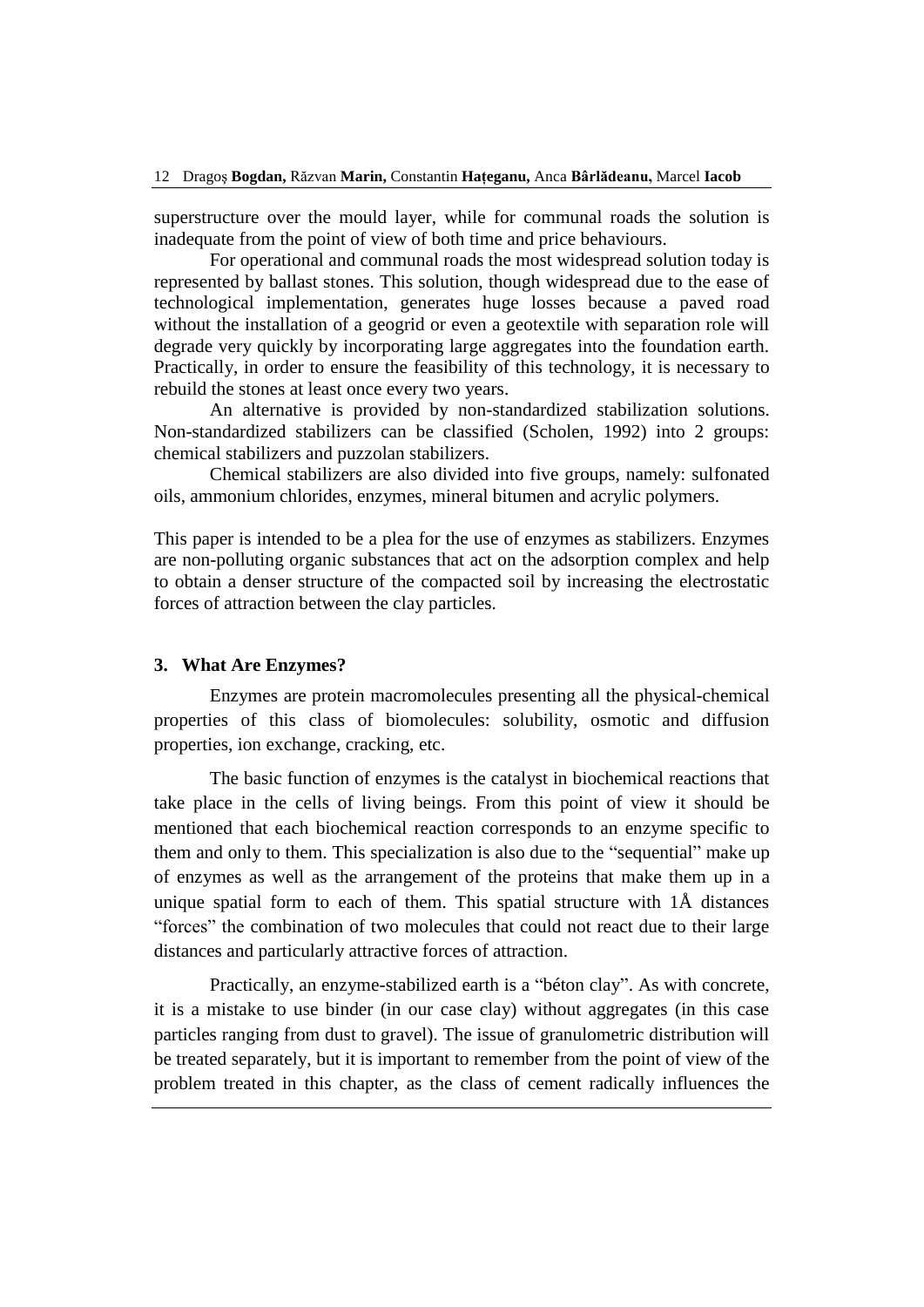class of béton, similarly the activity index of the clay influences the mechanical properties of the stabilized earth.

From the point of view of the operating principle of the clay binder, by adding enzyme products, water is not removed as it might mistakenly be believed. What is achieved, however, is its better "fixation" in the adsorption complex by increasing the clay-cation particle-clay particle interaction forces.

#### **3.1. Phases of enzyme stabilized mixtures**

#### *1. Phase 1 – chemical cracking and mechanical homogenization*

This phase begins with the dilution of the enzyme mixture with water and its application to the soil mass. Tests have been made to determine the flow limit using solutions prepared locally and solutions prepared more than 24 hours before without any differences in the results. It can be concluded that by dissipating the enzymatic mixture in water it reaches a metastable state almost instantaneously.

The solution is applied to the previously comminuted soil several percent under the optimum compaction humidity. At this stage when applying the solution, it will be distributed in the mass of the earth in the same way as water would be distributed without addition, that is, by matrix suction of the earth (Fig. 1).



**Fig. 1:** Chemical cracking and mechanical homogenization

#### **2.** *Phase 2 – osmotic, electrostatic and rebalancing concentration*

These phenomena can also easily be highlighted by changing the behaviour of the earth over time. Thus, up to 30 minutes after the application of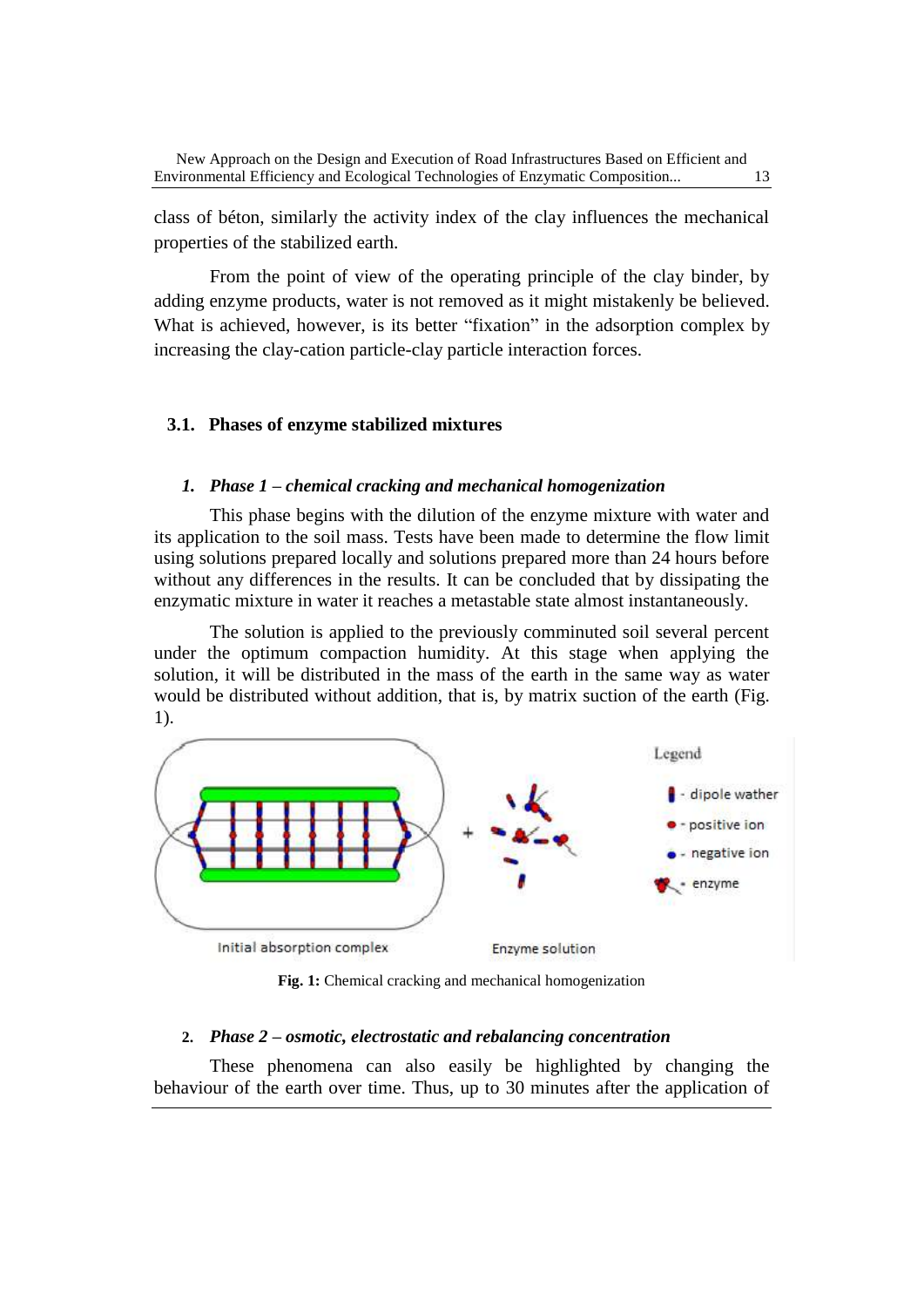the solution, the soil becomes less "workable", which can be felt if the material is homogenized at this time for the determination of the flow limit with the Casagrande cup. If, for example, a Proctor test is being carried out and the soil is left for more than 12 hours, its cohesion will make it very difficult to extract the material.

In this phase there is a movement of water (osmosis) and cation (electrophoresis) dipoles due to simultaneous electrostatic (Coulomb) and concentration (Fick) gradients (Fig. 2).

Here there is a huge difference between laboratory and field results. In the case of an electrostatic imbalance due to small particles (e.g. Na ion), their electrophoresis will be perfectly possible because, dimensionally, the ion can pass from a complex of adsorption of one clay particle to another without encountering large mechanical resistances from polarized water. In the case of protein macromolecules, this displacement under the concentration gradient is virtually impossible due to both their huge dimensions compared to the isolated ion and the multiple and much larger electrical charges that transform the macromolecule into a "scale".



**Fig. 2:** Osmotic, electrostatic and rebalancing concentration

In the laboratory, controlled homogenization leads to a good dispersion of the additive that only re-balances the system electrostatically over short distances, while on the ground, this homogenization depends on the technology used.

Laboratory tests have shown that optimal soil compaction humidity is smaller (depending on the nature of the soil) than that of the earth with enzyme solution. This comes in support of the technology because in the first phase, immediately after applying the solution, the soil will behave as if there was no additive. So if the amount of water required to supply the optimum soil compaction moisture  $+$  solution is sized, it will be more lucrative in the first phase, which will favour electrostatic and chemical rebalancing phenomena.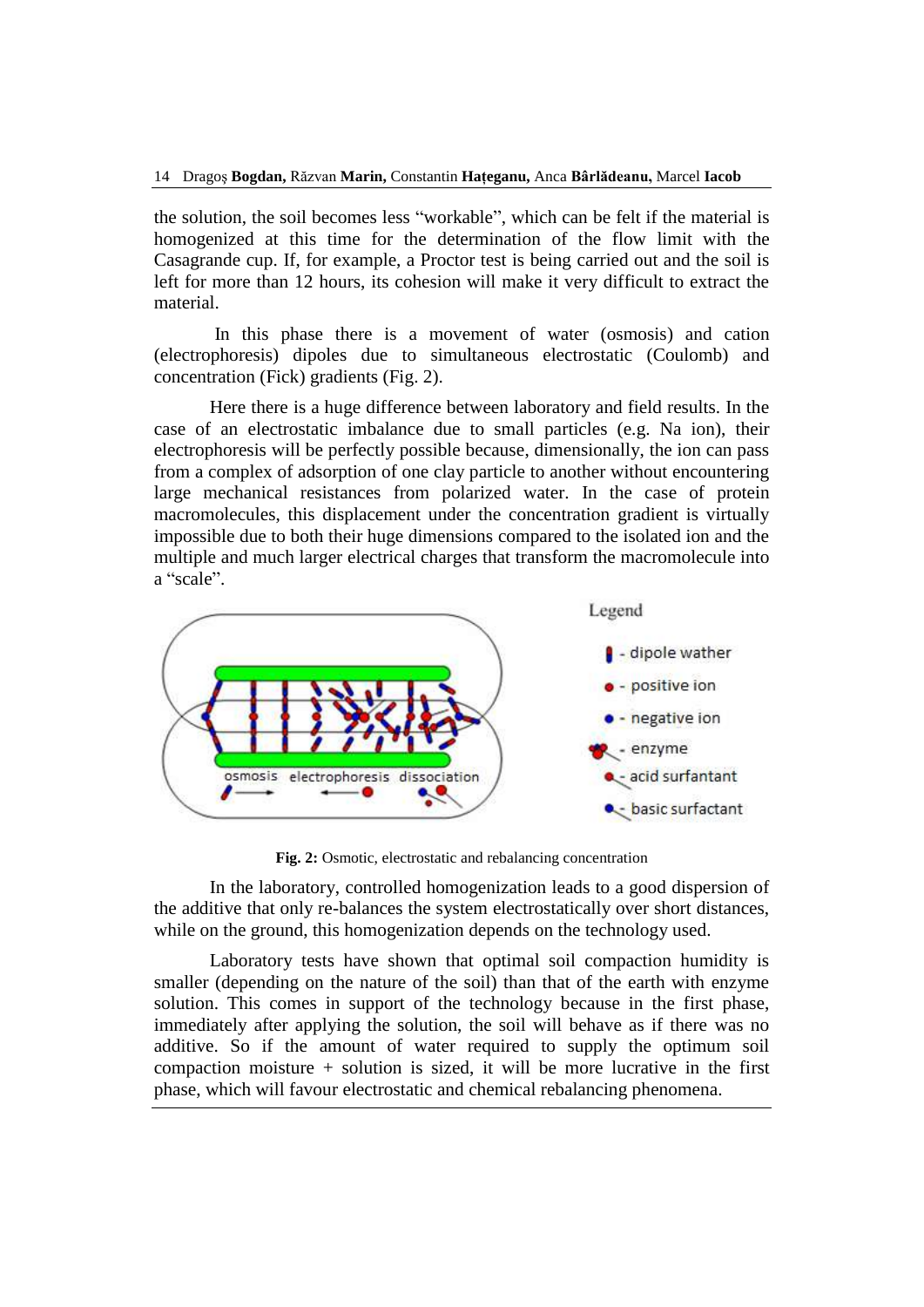#### **3.** *Phase 3 - recovery of the colloidal system*

Characteristic of this phase is that cationic molecules no longer migrate between the adsorption complexes of the clay particles but only within the same complex. This phenomenon is accompanied by the polarization of water dipoles which rebuild the clay-cation particle-specific clay interaction chains. From a colloidal point of view, it is the time when soil-type dispersion systems turn into coagulated gel systems. This process lasts for 12-36 hours depending on the activity of the earth. Mechanical features improve asymptomatically until the maximum value is reached. Until equilibrium humidity is reached (over a period of several days), migrations of water dipoles under an osmotic gradient, reduced in magnitude, will not occur which will not influence the mechanical properties of the treated earth.

### **3.2. Laboratory data - the compressibility and permeability of the soil under the influence of the enzyme solution PERMA-ZYME11X**

In order to highlight the influence of enzyme mixtures on different types of soil, mechanical tests were carried out on the following three types of soil:

- Ground 1: Red argent powder from Constanta harvested at -4.00m;
- Ground 2: Sandy clay dust collected from the foundation ground of DN1A, km 97+602;
- Ground 3: Cedar sand by Comarnic.

From the granulometric point of view, the three earths have the distribution shown in the figure below. By choosing the three types of soil it was desired to cover a granulometric field including non-cohesive soils to confirm the influence of strict enzyme mixtures on the adsorption complex soil (Fig. 3).

The soils were treated with a 1:10000 enzyme solution. This concentration is recommended by most manufacturers of enzyme mixtures for the practical application of the solution.

Compressibility has been studied by performing compression-compression tests on three soil samples taken from each earth, flooded with water, and three natural soil samples flooded with enzyme-based solution. The results of these tests as well as the average experimental curves are shown in the following figures (Fig. 3-5):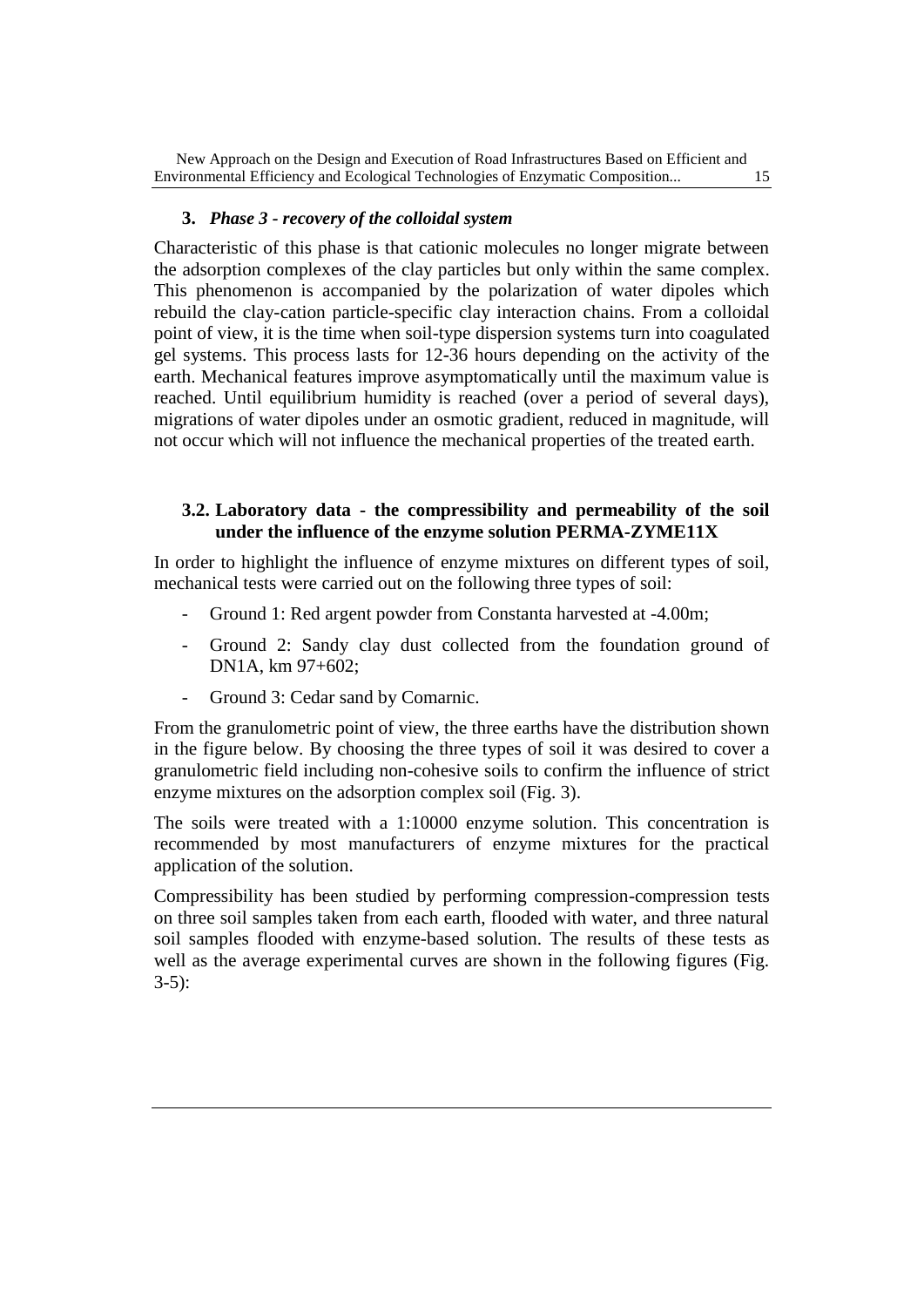

16 Dragoş **Bogdan,** Răzvan **Marin,** Constantin **Haţeganu,** Anca **Bârlădeanu,** Marcel **Iacob**

**Fig 3:** Compressibility and permeability of the soil under the influence of the enzyme solution PERMA-ZYME 11X



**Fig. 4:** The compression curve for soil compaction 1 and 2



**Fig. 5:** The compression curve for soil-compaction 3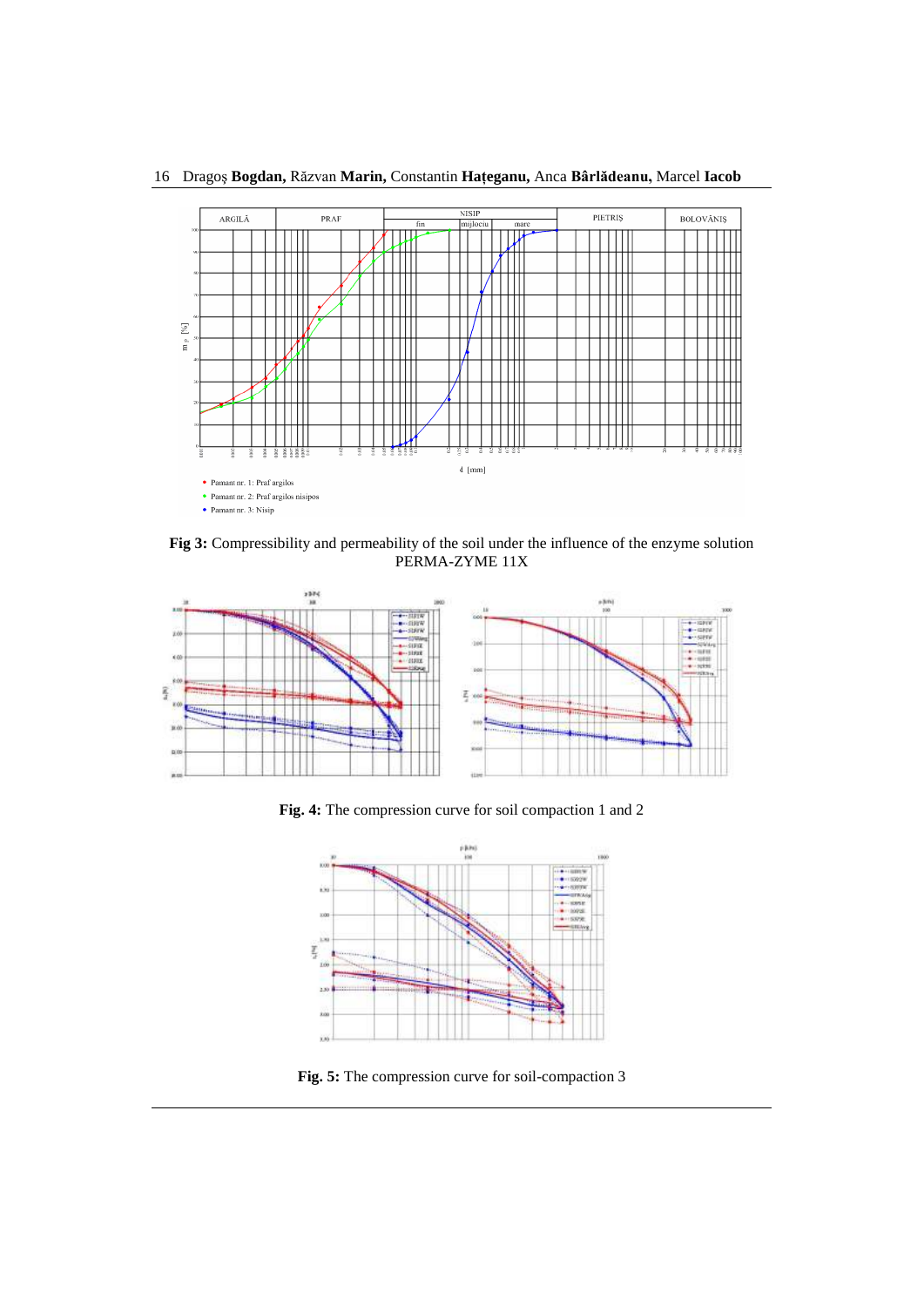#### *Influence of enzyme stabilization on compaction characteristics and bearing capacity of the soil*

Based on the results presented in the previous paragraph that highlighted the feasibility of enzyme stabilization, they were chosen to study the compaction characteristics and soil bearing capacity of enzymes stabilized by two other soils (Fig. 6), namely:

- Ground 4: Yellow loessoid yellow Fetesti powder;

- Ground 5: Bloody clay reddish-brown of Jidvei;



**Fig. 6:** Granulometric distribution of P4 and P5 soil

In the first phase the variation of the plasticity limits with the enzyme concentration was determined. The results obtained are presented in the figure below. To determine this variation, only soil and water were used initially with different enzyme concentrations (relative to dry solids) as follows: 1: 50000 (20ppm), 1: 25000 (40ppm), 1: 10000 (100ppm) and 1: 5000 (200ppm).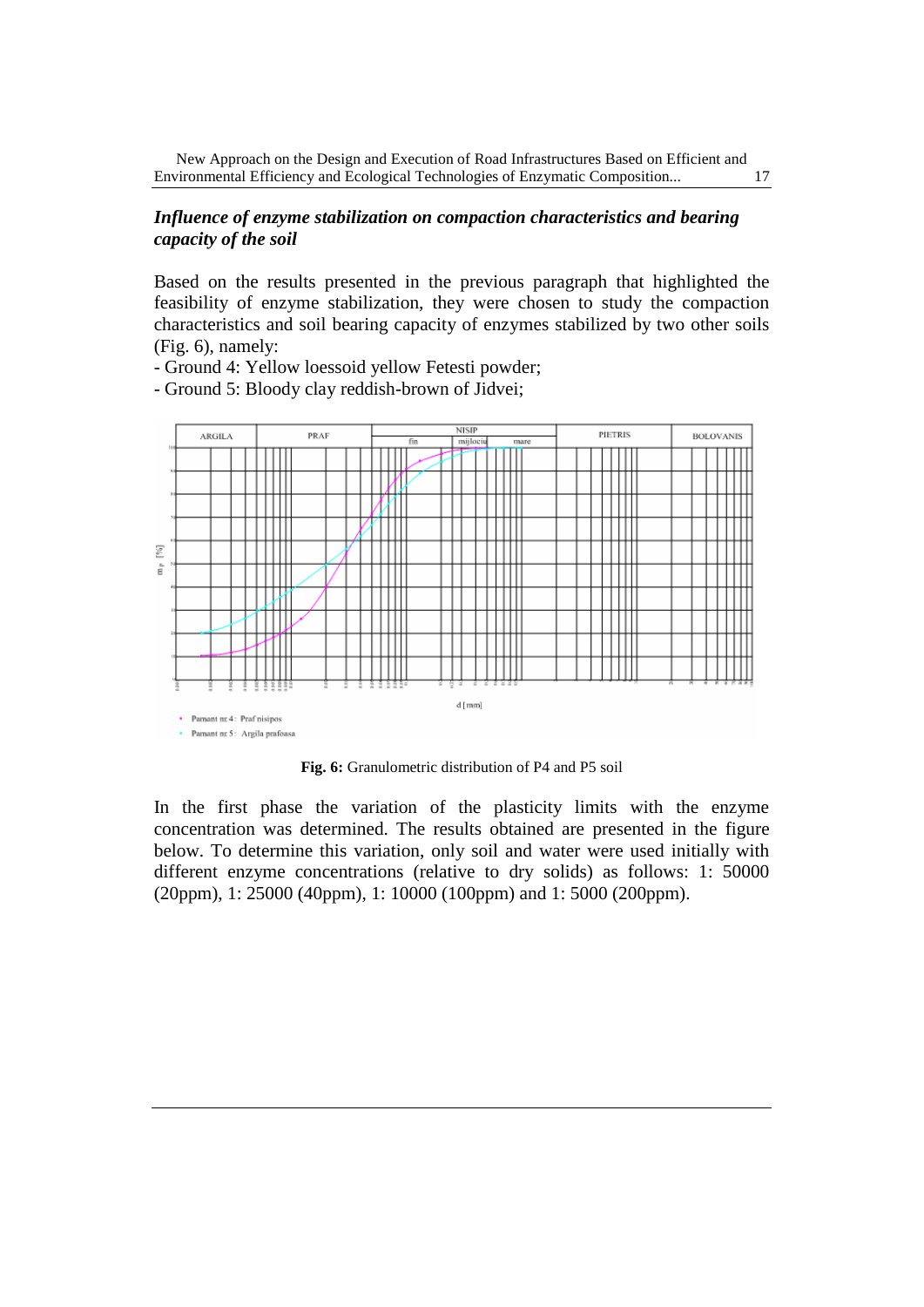

**Fig. 7**: Variation of plasticity limits with enzyme concentration

CBR tests were performed according to US standards ASTM D1883-99 in parallel with the modified Proctor test. This set of determinations was performed on ground water samples and on ground samples mixed with enzymes in a dry weight ratio of 1: 50000 (20ppm) and 1: 25000 (40ppm). On each sample compacted to a certain humidity, the CBR test was performed.

The results of the Proctor test on the P4 and P5 lands can be found in the figures below:



**Fig. 8**: Proctor tests on P4 and P5 soil

The variation of compaction parameters with the enzyme concentration for P4 and P5 soils is represented in Figures 9 and 10.



**Fig. 9:** Concentration Enzyme: water [ppm]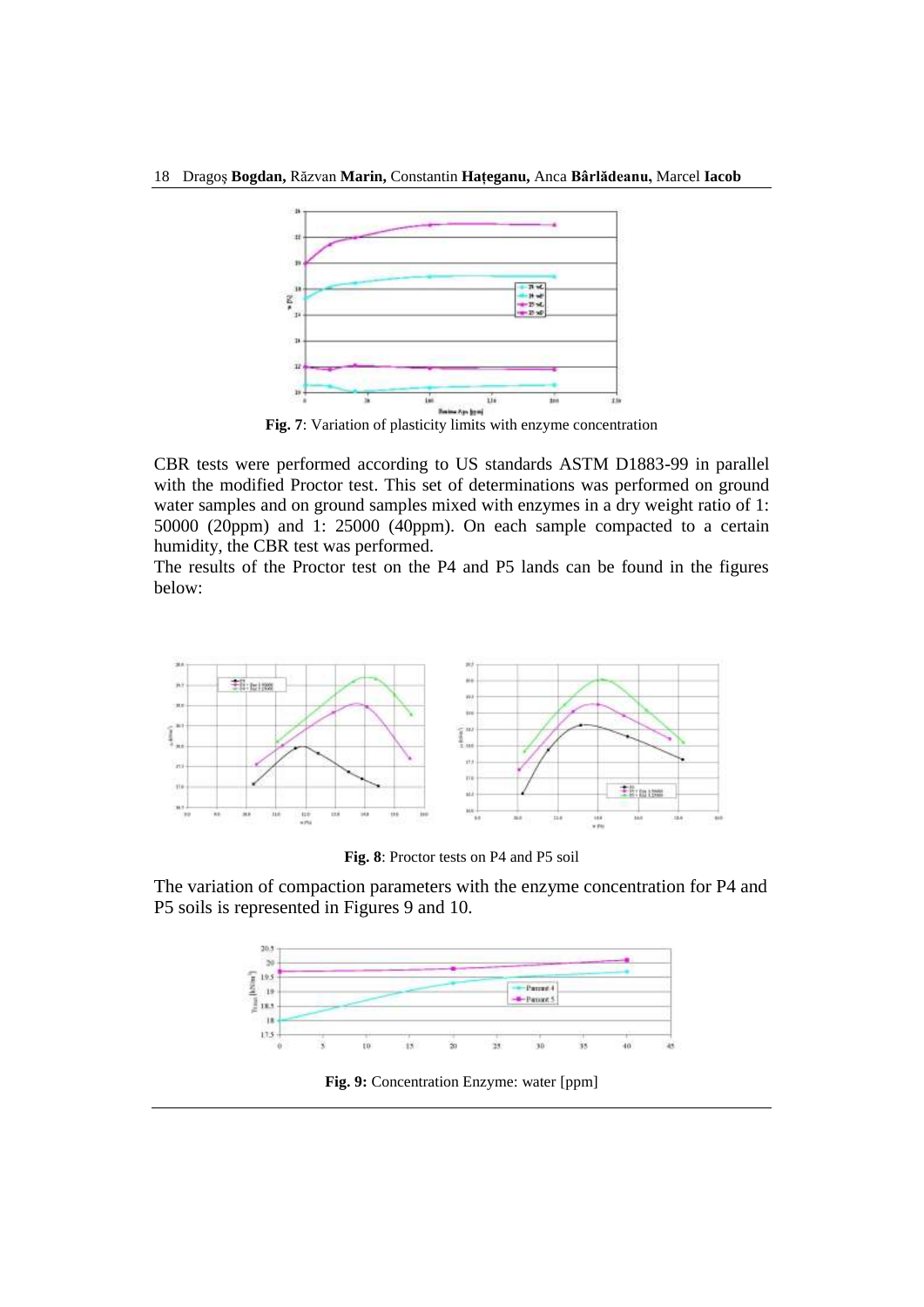New Approach on the Design and Execution of Road Infrastructures Based on Efficient and Environmental Efficiency and Ecological Technologies of Enzymatic Composition... 19



**Fig. 10:** Concentration Enzyme: water [ppm]



**Fig. 11:** Variation of CBR with Humidity for Different P4 and P5 Stabilization Recipes

The above graphs represent the variation of the CBR index with the moisture for the two stabilization recipes (1:25000 and 1:50000) compared to the results obtained for the untreated soil.

Based on the experimental results presented, it is very clear that for treatment with the enzyme solution the P1 and P2 lands reduce their compressibility about 30% and the permeability coefficient decreases approx. 3 times. The influence of the studied product is virtually nil in the case of non-cohesive earths.

By comparing the values obtained at the compaction it is noted that some soils, although having the more developed adsorption complex (slurry clay), may be less susceptible, from the point of view of compacting, to stabilization with enzymes than others with a complex of adsorption much less developed (sandy dust). This can be explained by the fact that the electrostatic deficiency of the clay is much lower than that of the sandy dust.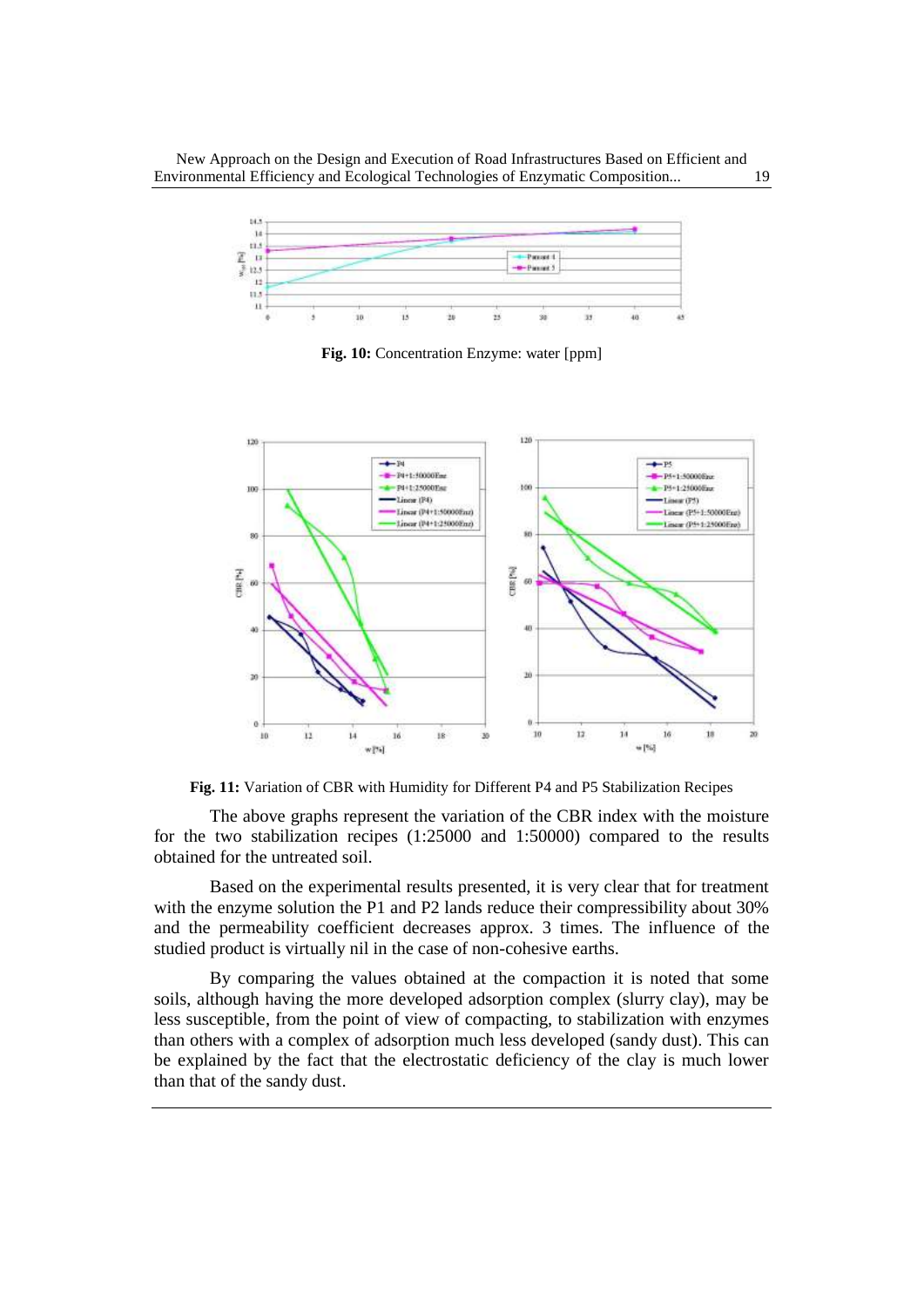#### 20 Dragoş **Bogdan,** Răzvan **Marin,** Constantin **Haţeganu,** Anca **Bârlădeanu,** Marcel **Iacob**

The addition of enzymes has been felt significantly over the flow limit values and absolutely insignificant on the kinetic limit values. This confirms that enzymes do not have a direct role in improving the physico-mechanical properties of the earth, but indirectly by acting on water in the adsorption complex. It can also be noted that beyond a certain limit of about 1:10,000 (100ppm), supplementation of the amount of enzyme no longer has any measurable effect on the adsorption complex. For both earths the increase in the value of γdmax increases also the value of the optimal compaction humidity, which is due to the fact that there is an increase in the number of water-dipole "electrostatic bridges" and does not occur, as it is currently believed by removing water from the ground.

Practically, with the addition of enzymes, the soil is brought to the maximum of its compaction capacity. From concentrations greater than 1:25,000, the solution becomes too expensive for a small improvement rate.

In terms of load capacity, the compaction supplement leads to a clear improvement in the values obtained on treated land versus untreated land. It can be noticed that with the increase of humidity, the less cohesive lands show a convergence of the results due to the increasingly strong manifestation of the noncohesive character of the material (by weakening the cohesion forces between the fine parts), whereas for the plastics there is a divergence of results. Divergence is due to the fact that a saturated cationic adsorption complex retains its interaction forces over a much larger distance between particles than an unsaturated one.

### **3.3. Technology of application of the PERMA-ZYME 11X enzymatic solution in road construction**

Preparation of the ground road bed for the start of the actual commissioning works. Determining the type of soil - can treat cohesive lands with a clay content of 15-25% (Fig.12).



**Fig. 12:** Preparation of the ground road

If this percentage is lower, we must add clay until the optimal percentage is reached.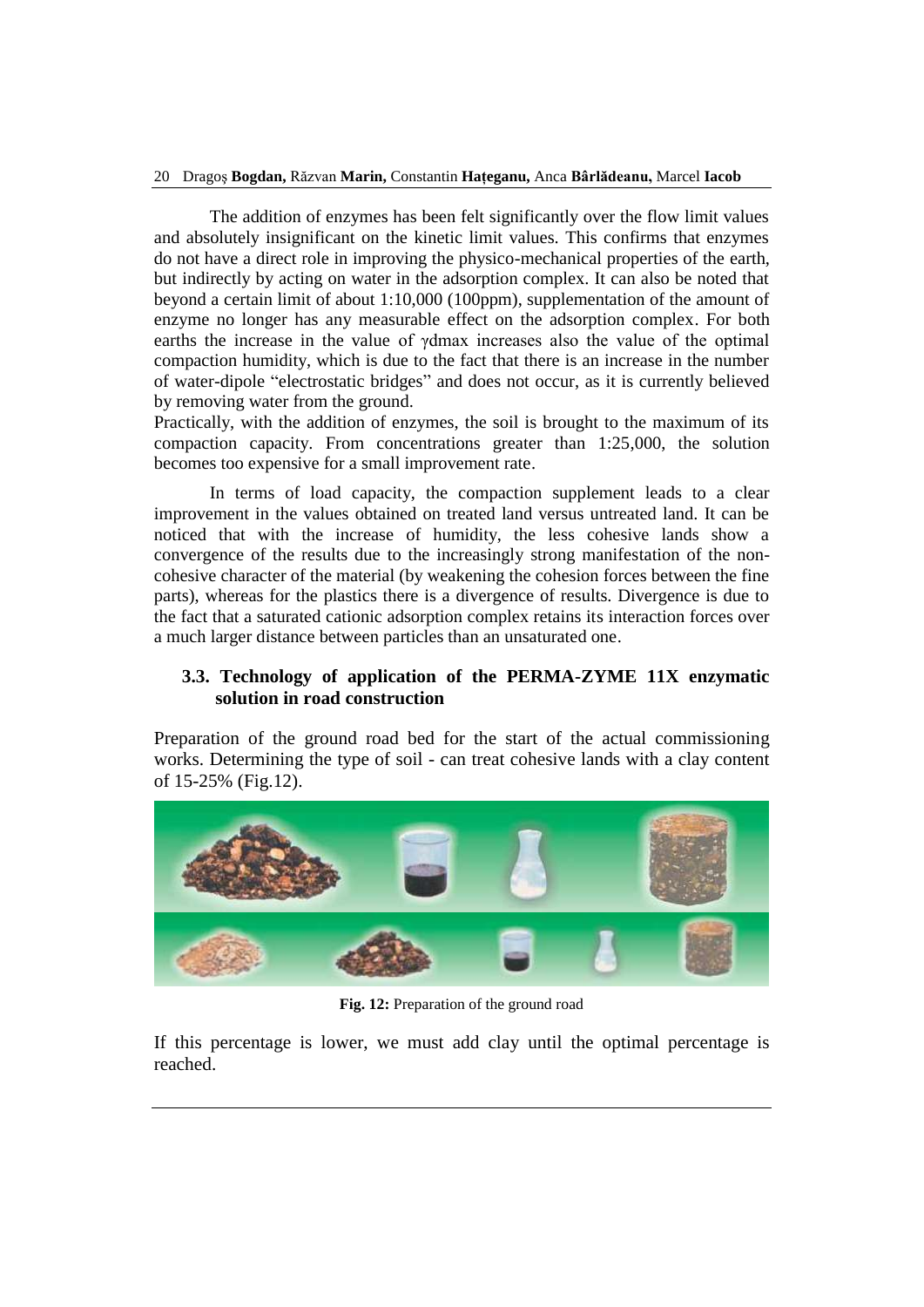- Laboratory determination of optimal soil compaction humidity;
- Determining the volume of land to be stabilized (for each 33 cubic meters of material, 1 litre of PERMA-ZYME11X is required)

Example of calculation of the enzymatic solution required for 1 km of road:

| The width of the road                      | 6.00 <sub>m</sub> |
|--------------------------------------------|-------------------|
| The length of the road                     | $1000 \text{ m}$  |
| Thickness of the stabilized layer          | $0.15$ m          |
| Total volume to stabilize                  | 900 mc            |
| Cubic meters of soil / litre PERMA-ZYME11X | $33$ mc           |
| The total amount of PERMA-ZYME11X          | 22.27.1           |

Calculation of the amount of water to be added to obtain the optimum compaction humidity:

| Density of soil                                     | 1.602   |
|-----------------------------------------------------|---------|
| Optimal compaction humidity                         | 12%     |
| Moisture determined in the laboratory               | 8%      |
| Moisture added $(12\% - 8\%)$                       | 4%      |
| The amount of added water / mc $(1,602x4\%)$        | 64,081  |
| The total amount of water needed / mc $(64.08x0.9)$ | 57.6721 |

The equipment necessary for the application of the execution technology are:

- Autogreder earthworks preparatory work;
- Cold Recycling Machine;
- Water tank;
- Roller or plain roller compactor.

The execution of a Category II-V category road in PERMA ZYME technology has the following stages (Fig. 13):

It is sacrificed and the soil layer is being thawed, and it should be taken into account that the successive layers have a maximum of 20 cm each;

Prepare the optimal dosage according to the manufacturer's recommendations, 1L PERMA-ZYME11X and 5,00 to water at 33 cm of soil to be stabilized. For cohesive earths with a clay content of 15 ... 25%, the optimum compaction humidity is between 9 ... 14% according to the standards in force. In the case of sprinkling with a tank, mixing the soil with the solution is done with a mechanical cutter until it becomes homogeneous. The road can be opened after 72 hours of treatment. For land roads, re-routing is recommended, sometimes with the addition of stony material and optimal solution dosing so that the total moisture does not exceed the optimum moisture content.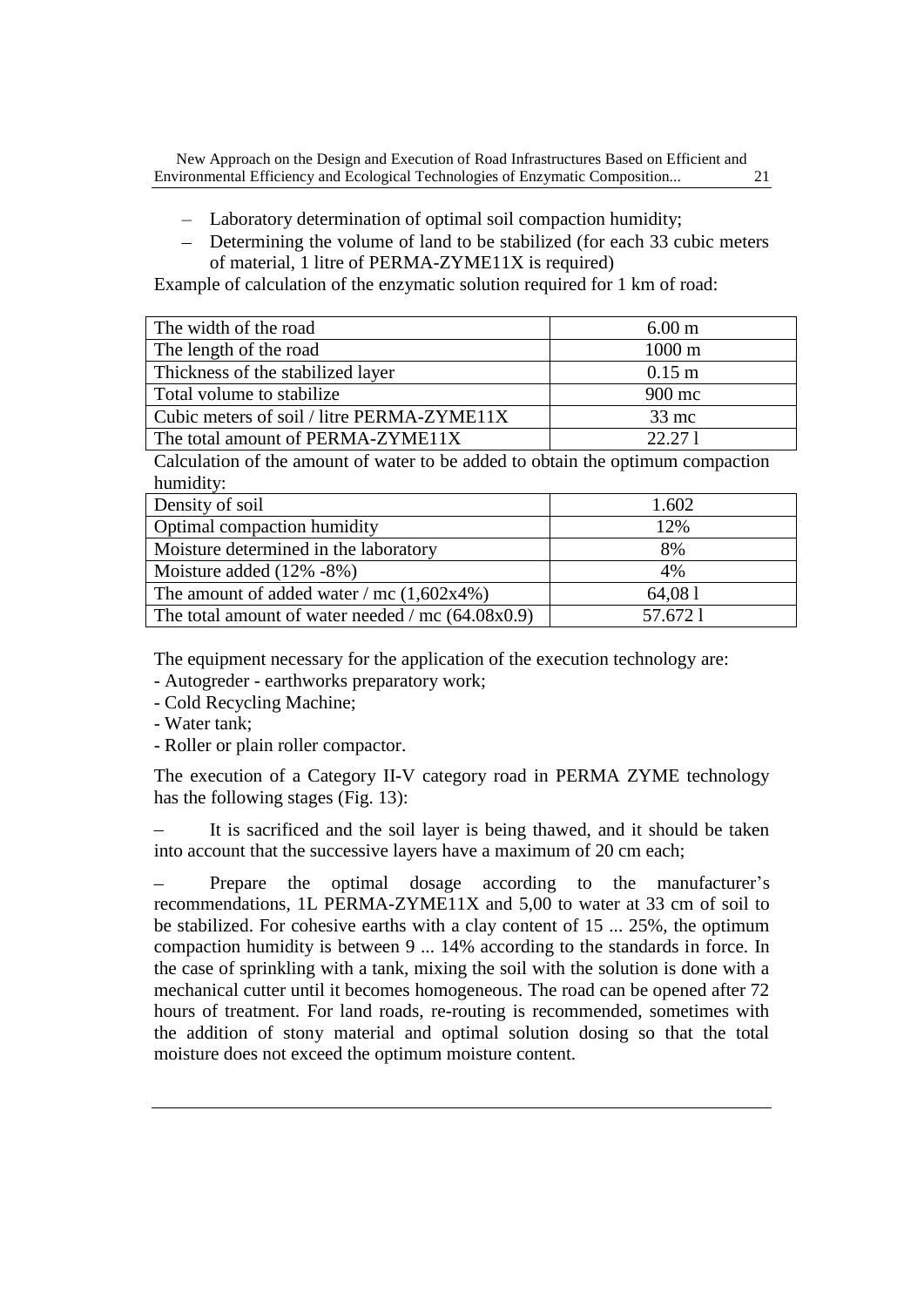22 Dragoş **Bogdan,** Răzvan **Marin,** Constantin **Haţeganu,** Anca **Bârlădeanu,** Marcel **Iacob**

After creating the cross-sectional slope for water drainage, the material initially treated with roller compactors with metallic wheel tire is compacted. The number of passages is determined experimentally to ensure the degree of compaction projected. For a suitable compacting, the recommended level is min. 92%.



**Fig. 13**: Execution technology with PERMA-ZYME11X

| <i>Characteristics</i>                                    | U M        | Recommended values     |
|-----------------------------------------------------------|------------|------------------------|
| Resistance to compression (after 28 days)                 | $N/mm^2$   | min.1.5                |
| Mass loss (freeze-thaw)                                   | $\%$       | max.7                  |
| Coefficient of permeability                               | cm/s       | $max.0.08 \times 10-8$ |
| Load capacity (Benkelman lever deflection<br>measurement) | $1/100$ mm | max.250                |

*Technical characteristics of the stabilized earth layers with PERMA-ZYME 11X*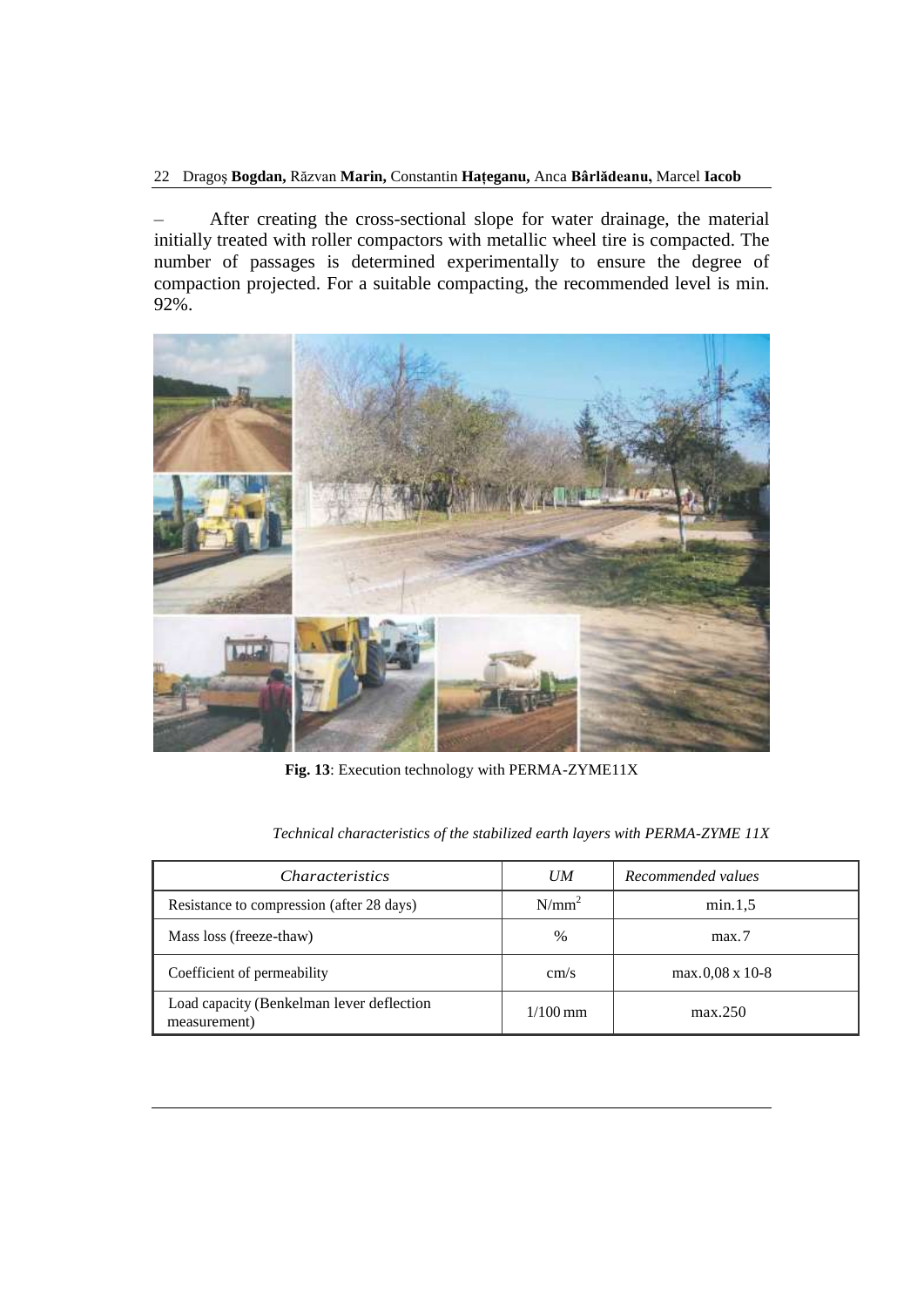## **Conclusions**

In order to draw some conclusions, I want to analyze in parallel the classic design and construction solution for ballast and stone road Sparta vs. the unconventional solution with PERMA-ZYME11X.

The execution of a category II-V road in PERMA-ZYME11X versus classical technology has the following stages:

| <b>Enzymatic Solution</b>                                                                                                            | <b>Classical Solution</b>                                                                                                |
|--------------------------------------------------------------------------------------------------------------------------------------|--------------------------------------------------------------------------------------------------------------------------|
| $\triangleright$ Removing the plant layer (if<br>applicable)                                                                         | Removing the plant layer (if<br>➤<br>applicable);                                                                        |
| $\triangleright$ scarification of the soil in depth<br>depending on the road category<br>and the requirements of the<br>beneficiary; | scarification of the soil in depth<br>➤<br>depending on the road category<br>and the requirements of the<br>beneficiary; |
| $\triangleright$ making a homogeneous blend<br>of the stabilized layer with the<br>PERMA ZYME 11X enzymatic<br>solution;             | transport and storage of<br>➤<br>granular material from the<br>ballast                                                   |
| cross-sectional profile;                                                                                                             | transport and storage of<br>➤<br>granular material from broken<br>stone                                                  |
| $\triangleright$ compacting the road to a<br>compaction level of over 92%<br>and maturing in 72 hours                                | cross-sectional profile;<br>➤                                                                                            |
|                                                                                                                                      | compacting the road to a<br>➤<br>compaction degree of over<br>92%;                                                       |

Advantages / disadvantages of implementing projects with unconventional / classic solution: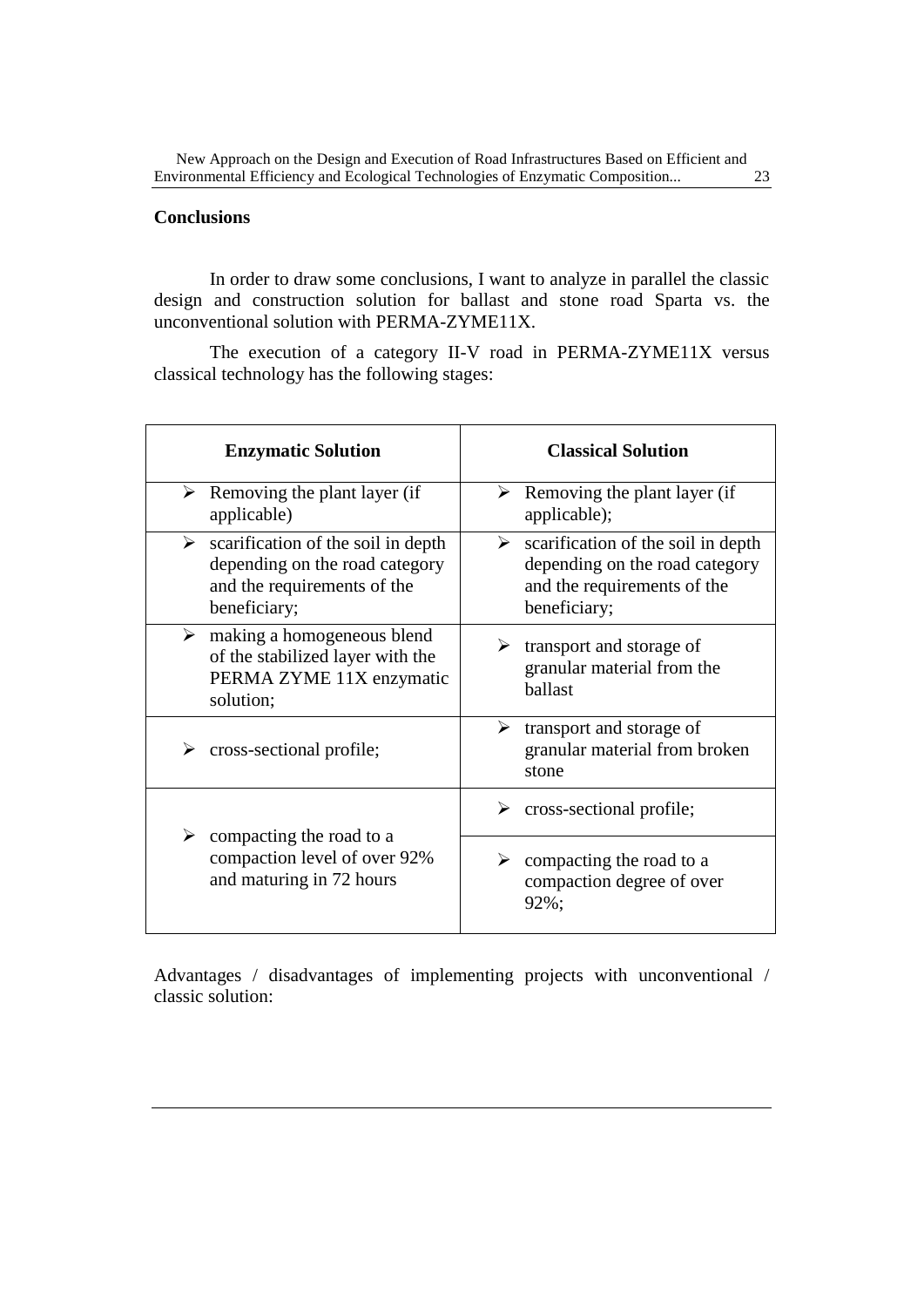| <b>Enzymatic solution with</b>                                                                                           | <b>The Classic Solution</b>                                                                                                                                                                                                                                                                                |  |
|--------------------------------------------------------------------------------------------------------------------------|------------------------------------------------------------------------------------------------------------------------------------------------------------------------------------------------------------------------------------------------------------------------------------------------------------|--|
| PERMA-ZYME11X                                                                                                            | (broken stone, ballast)                                                                                                                                                                                                                                                                                    |  |
| It involves a low<br>consumption of materials<br>and energy;                                                             | It involves a large volume of relocated<br>materials, shipment from the bilge-<br>yard, which implies a higher value;                                                                                                                                                                                      |  |
| 100% ecological, zero<br>impact on animals, fish or<br>vegetation and is<br>completely biodegradable;                    | Negative impact on the environment<br>and human settlements through high<br>levels of pollutants;                                                                                                                                                                                                          |  |
| It provides a higher net<br>guarantee than the classical<br>solution -10 years;                                          | Destruction of existing infrastructure<br>with heavy-duty transport equipment;                                                                                                                                                                                                                             |  |
| The shorter execution time<br>can also reach 75% less<br>than ballast and crushed<br>rock;                               | High execution time;                                                                                                                                                                                                                                                                                       |  |
| Low cost of work;                                                                                                        | High cost of work due to the large<br>number of machinery and human<br>resources;                                                                                                                                                                                                                          |  |
| There is no red line in the<br>locality, ensuring good<br>access management;                                             | In the locality the red line rises due to<br>the classic stratification (ballast and<br>broken stone - at least 45cm), this<br>implies a discomfort for the locals on<br>the access side. If the current red line is<br>preserved, additional excavations will<br>be carried out involving a higher price. |  |
| Natural resources are used<br>from the soil                                                                              | High consumption of granular material<br>(ballast and broken stone)                                                                                                                                                                                                                                        |  |
| Reduces maintenance<br>costs;                                                                                            | Requires regular maintenance if it does<br>not pave                                                                                                                                                                                                                                                        |  |
| Execution time of about 4<br>days (1 km of road), of<br>which 3 days maturation of<br>the surface treated with<br>enzyme | Execution time of approximately 20<br>days (1 km of road);                                                                                                                                                                                                                                                 |  |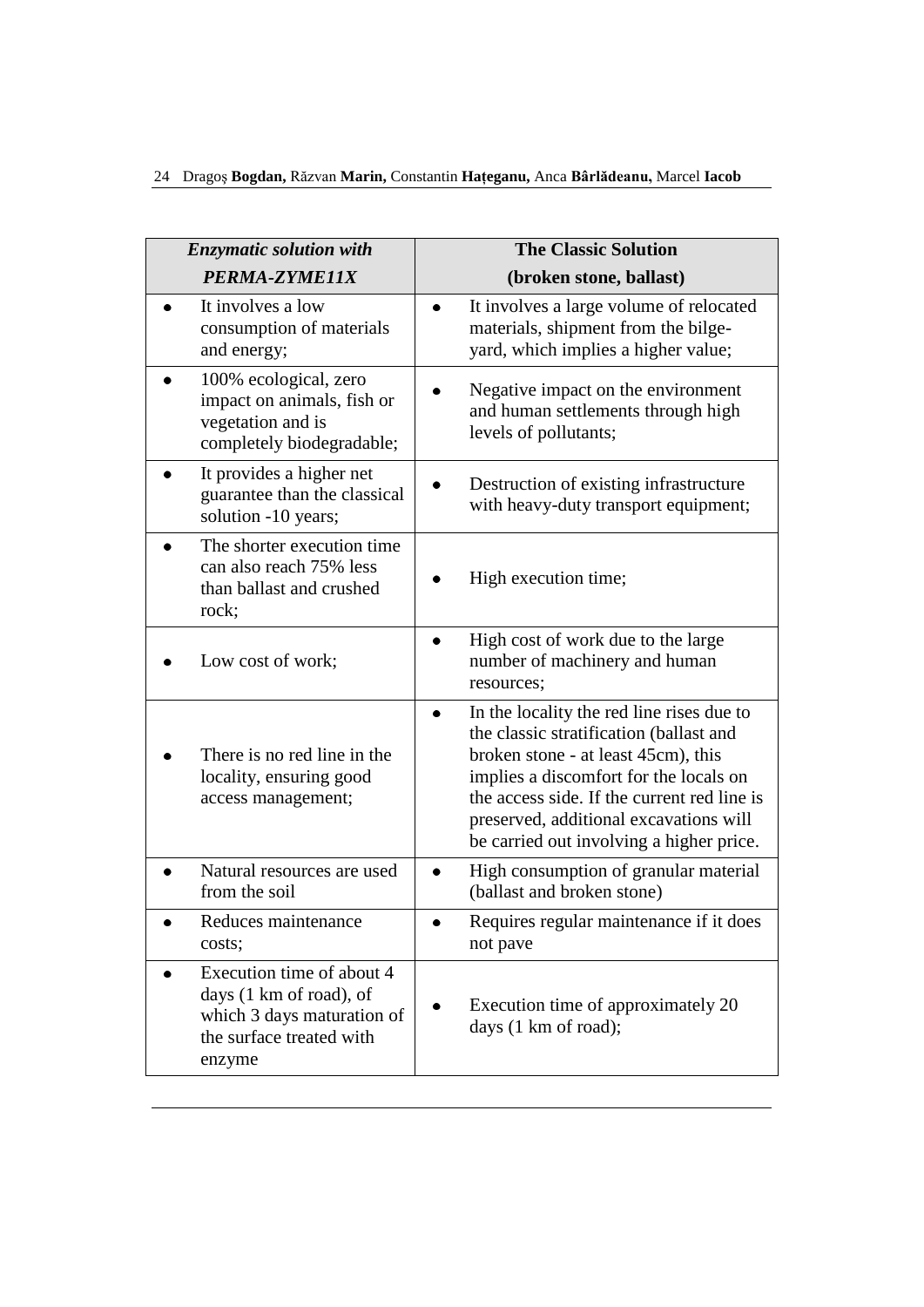In conclusion, I would like to highlight the technical and economic benefits of the PERMA-ZYME11X solution to encourage the implementation of such projects in ROMANIA:

- $\checkmark$  Increasing compression resistance: The enzyme acts as a catalyst for accelerating and reinforcing the adhesive in road material. The enzyme creates a dense, cohesive, and more stable soil.
- $\checkmark$  Reduce compaction effort and improve soil workability: lubricate soil particles. This makes the soil easier to improve and allows the compactor to reach a desired soil density with fewer passages.
- $\checkmark$  Increased soil density: helps to reduce the gaps between soil particles by altering the electrochemical attraction in soil particles and releasing water. The result is a tighter, drier and denser road foundation.
- $\checkmark$  Reduces water permeability: a tighter soil configuration reduces water migration, which normally occurs in the voids between the particles. It produces greater resistance to damage by penetrating water in conjunction with freeze-thaw phenomena.
- $\checkmark$  Minimizes the loss of surface materials (gravel, soil, etc.) of roads due to erosion or abrasion through traffic.
- $\checkmark$  Minimizes production (environmentally damaging) and the use of crushed rock and / or classical mineral stabilizers in road construction and maintenance.
- $\checkmark$  Reduces fuel consumption associated with repairs frequencies within the same time frame.
- $\checkmark$  Eliminates the impact of gravel mills and open pits. PERMA-ZYME 11X.
- $\checkmark$  Improves structural integrity, load capacity and reduces serious defects such as holes and cracks, resulting in lower maintenance costs and increased comfort.
- $\checkmark$  Strengthens base layers and form layers in the road structure to build or restore rural, forest, national or highway roads.
- $\checkmark$  Reduces the consumption of aggregates and fine particles and reduces dust formation.
- $\checkmark$  It results in significantly longer durability and longer life areas for secondary roads.